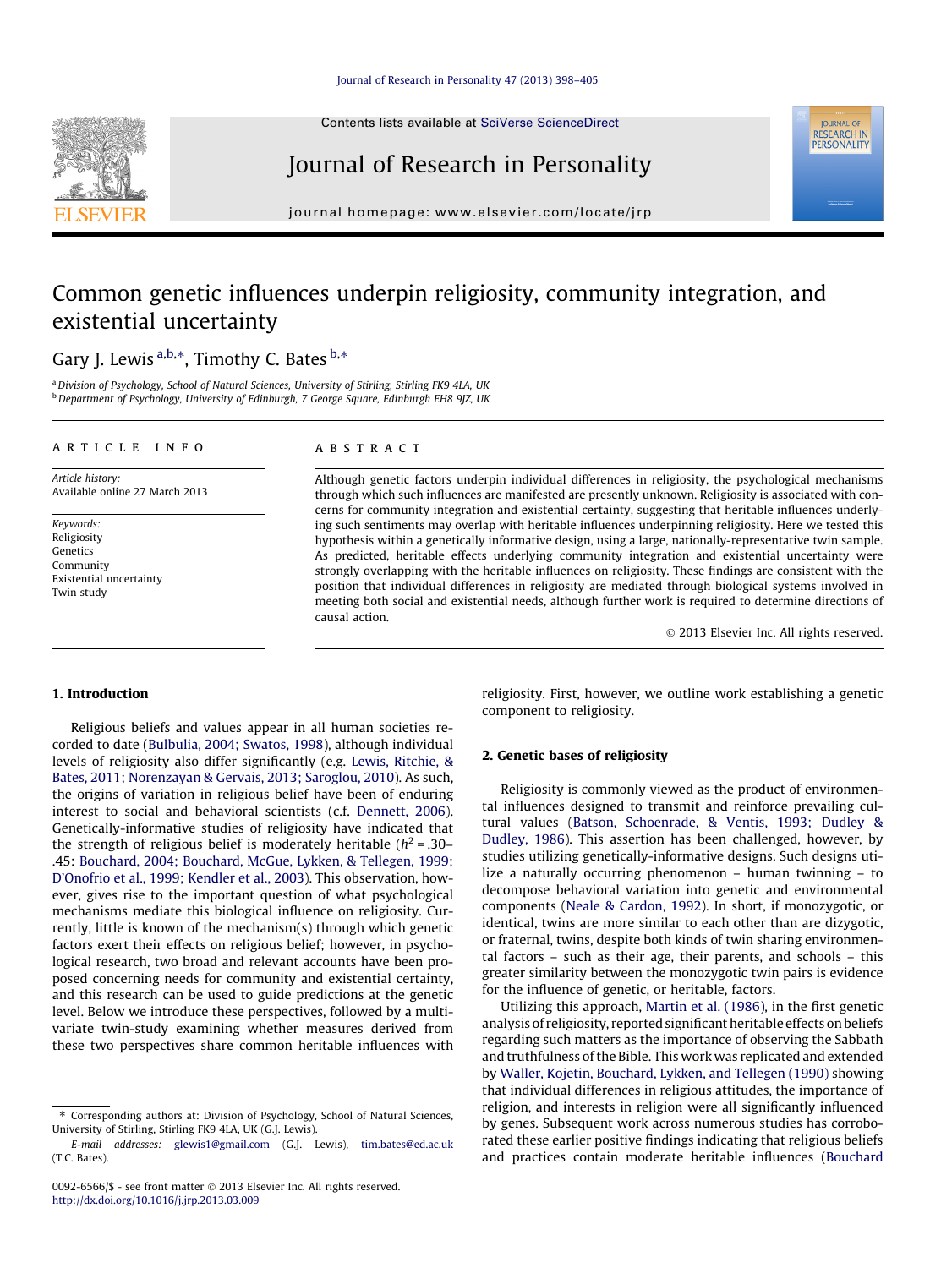[et al., 1999; Bradshaw & Ellison, 2008; D'Onofrio et al., 1999; Koenig,](#page-6-0) [McGue, Krueger, & Bouchard, 2005; Vance, Maes, & Kendler, 2010 \)](#page-6-0).

#### 3. Community and existential needs: links with religiosity

While the twin studies detailed above provide strong evidence that genetic factors influence individual differences in religious sentiment, such work does not provide evidence that such heritable factors reflect genes specifically "for" religion. One alternative position would posit that such genetic factors operate at more basic, and non-theological, psychological levels. These influences, in turn, would give rise to individual differences in religiosity, such as would be the case if religion exists to meet basic human needs ([Graham & Haidt, 2010; Kay, Shepherd, Blatz,](#page-6-0) Chua, & Galinsky, 2010). Little is currently known, however, of the mechanism $(s)$  through which genetic factors exert their effects on religious belief, although two candidates  $-$  concerns regarding (1) community integration and (2) existential certainty – are prominent in the behavioral literature, and are detailed further below.

The first account of religiosity is perhaps best understood by adopting what [Graham and Haidt \(2010\)](#page-6-0) call a "relentlessly social" (p. 140) approach, arguing that religion exists to facilitate cooperative community binding (also see [Norenzayan & Shariff, 2008 \)](#page-7-0). This focus on social and community functions of religion has a long history in the literature. For instance, [Durkheim \(1915\)](#page-6-0) argued that, "[t] he idea of society is the soul of religion" (p. 433). The social binding function of religion is also supported by research showing that community integration is significantly associated with higher levels of religious belief [\(Cavendish, Welch, & Leege, 1998 \)](#page-6-0). Work on factors influencing church membership dropouts provides additional support for religious belief as a manifestation of social needs. For example, [Hartman \(1976\)](#page-6-0) asked former Methodist church members why they decided to leave their church and found the most frequent response entailed "their failure to feel ... accepted, loved, orwanted" by others in the congregation  $(p. 40)$ .

Experimental work also supports links from social binding to religiosity: For instance, [Birgegard and Granqvist \(2004\)](#page-6-0) report that subliminal primes reflecting a separation threat (e.g. ''mother is gone'') induced significant subsequent increases in the desire to be close to God. Similar work found that individuals who were exposed to science vignettes purporting to prove the existence of God reported significantly higher belief in God, although only if God was perceived as accepting and loving (vs. rejecting: [Gebauer & Maio, 2012](#page-6-0) ). Of interest, this interaction was attenuated if participants underwent an attachment prime, a brief visualization of a significant other (vs. a stranger), indicating that the observed increased belief in God may reflect a more generalized need to belong [\(Gebauer & Maio, 2012 \)](#page-6-0). With these findings in mind, religious individuals may be predisposed towards group life in general rather than to religious belief strictly conceived. This model, then, would locate specific religions within the set of group structures meeting this need, rather than as a unique phenomenon per se.

The second account of religiosity which we draw on here suggests that religiosity emerges as a source of existential certainty, generating a sense of agency and control, and thus serving to reduce feelings of anxiety (Inzlicht, McGregor, Hirsh, & Nash, 2009; [Kay, Shepherd, et al., 2010](#page-6-0); [Peterson, 1999](#page-7-0)). Supporting this idea, religiosity has been shown to increase when perceived control is threatened. For example, [Kay, Shepherd et al. \(2010\)](#page-6-0) found that just prior to an election, when government stability was low, individuals were more likely to believe in a controlling God, compared with immediately after an election (when a sense of governmental stability had returned). These authors also observed that experimentally manipulating perceived control through the presentation of vignettes describing high/low levels of governmental stability also resulted in lower/higher levels of belief in a controlling God. Independent work supporting this conclusion has demonstrated that when perceived personal control is undermined (by recalling an unpleasant life event where one lacked control), belief in God is enhanced [\(Rutjens, van der](#page-7-0)  [Pligt, & van Harreveld, 2010](#page-7-0)). Interestingly, in the [Rutjens et al.](#page-7-0) [\(2010\)](#page-7-0) study, this increased belief in God was only observed in the absence of other belief frameworks that helped to create order in the world: individuals primed to understand Darwinism as an orderly process with inevitable outcomes did not show enhanced belief in God when personal control was threatened, although enhanced belief in (the orderly form of) Darwinism was observed for these individuals.

Work stemming from the terror management literature ([Greenberg, Pyszczynski, & Solomon, 1986](#page-6-0) ) – which stresses that human psychological concerns are strongly influenced by the awareness of death  $-$  has also lent support to the notion that religious belief serves a role in reducing existential angst (cf. [Vail](#page-7-0) et al., 2010). For instance, Norenzayan and Hansen (2006) found that manipulating mortality salience led individuals to report greater levels of religiosity and a stronger belief in God. Furthermore, [Jonas and Fischer \(2006\)](#page-6-0) reported that affirming intrinsic religiosity reduced death thought accessibility following mortality salience. Religiosity, then, can be seen as a response to activity in a general existential certainty system, serving to enhance personal control and providing an epistemic buffer from a range of factors such as unpredictability, instability, and concerns over mortality that exist in this world.

## 4. The current study

In line with the work detailed above, the literature is now at a point where extensive psychological research has provided testable hypotheses regarding the origins of the heritable influences underlying religiosity. The demonstration that manipulating community integration or existential uncertainty gives rise to change in religiosity, is consistent with these psychological processes showing links with the heritable influences on religiosity; that is, it is plausible that these sensitivities to social and existential needs being met are themselves, in part, heritable. In support of this position, while these constructs have not received genetically informative study per se, analogous variables to these constructs have been observed to contain heritable variation, further strengthening the position that common genetic effects may be present between these constructs and religiosity. For example, social warmth and gregariousness (i.e. elements of extraversion) have shown genetic influences (e.g. [Eid, Riemann,](#page-6-0) Angleitner, & Borkenau, 2003); and a range of traits reflecting anxiety (e.g. Mackintosh, Gatz, Wetherell, & Pedersen, 2006), have also shown heritable effects. Of note, much previous behavioral work linking community and existential needs has implied or directly argued for causal links to religiosity; in the current study we are unable to test causal predictions: rather we are limited here to tests of genetic and environmental correlations. Accordingly, in the current study we tested whether measures of community integration and existential uncertainty showed overlapping heritable effects with religiosity by utilizing a large, nationally representative sample of identical, or monozygotic, and fraternal, or dizygotic, twins. In line with the correlational and experimental work linking both community integration and existential uncertainty with religiosity, we predicted that genetic factors underlying individual differences in these constructs would be significantly correlated.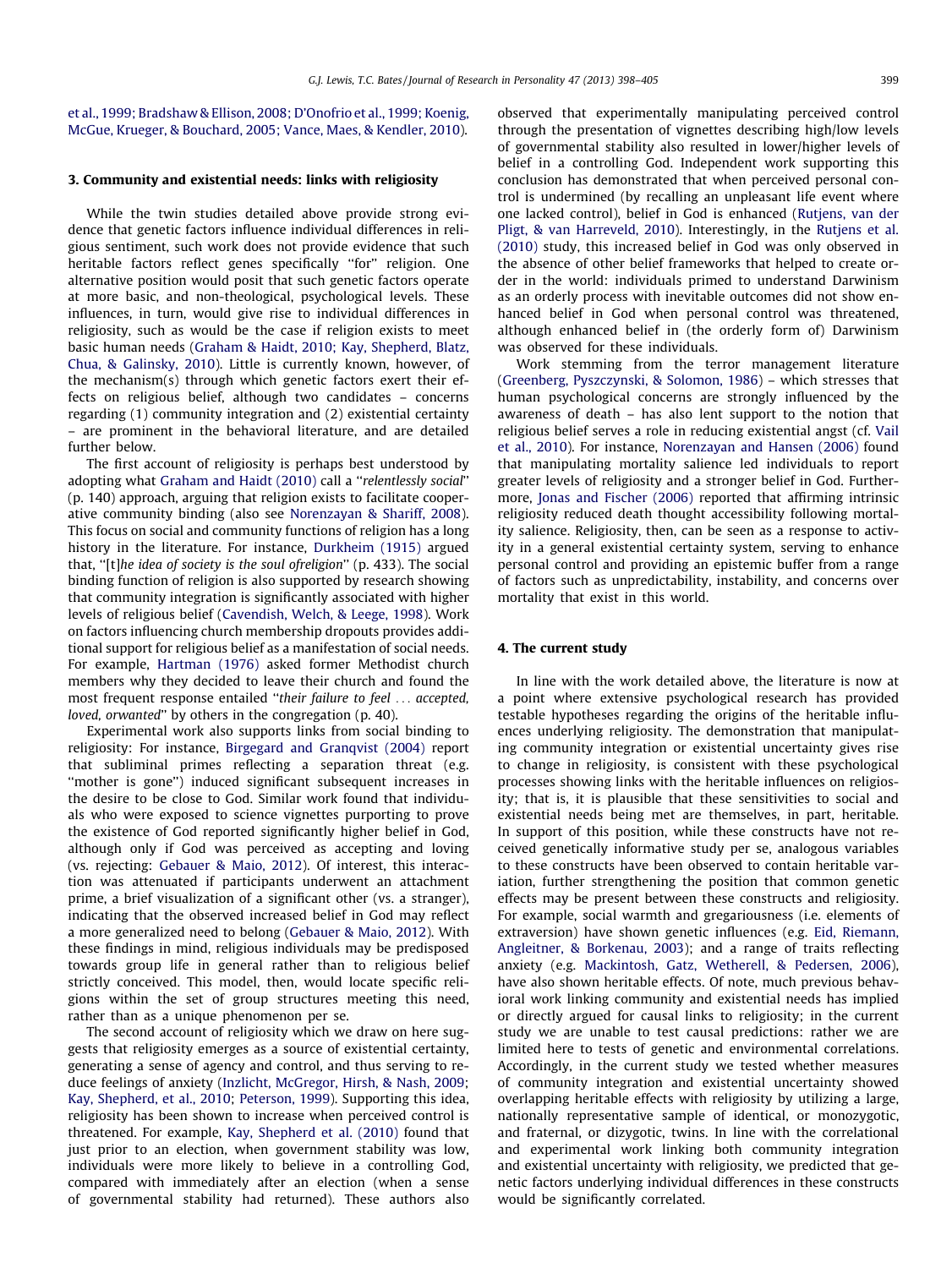## 5. Method

## 5.1. Participants

Phenotypic data were available for 993 pairs of twins assessed for religiosity, community integration, and existential uncertainty following contact by the MacArthur Foundation Survey of Midlife Development in the United States (MIDUS I; [Brim, Ryff, & Kessler,](#page-6-0) [2004\)](#page-6-0). Of the monozygotic (MZ) pairs, 178 were male (mean age = 44.47, SD = 11.53) and 192 were female (mean age = 43.56, SD = 12.28). Of the dizygotic (DZ) pairs, 143 were male (mean age = 44.25, SD = 12.35), 214 were female (mean age = 45.90,  $SD = 12.53$ ), and 266 were opposite-sex pairs (mean age = 45.77,  $SD = 11.85$ ). By race, 93.2% of the sample was comprised of White individuals, 3.3% of Black individuals, 1.7% of Native American/Eskimo individuals, and 1.8% of individuals who reported their race as "other". By religion, 85.1% participants identified themselves as belonging to a Christian religion, 1.3% reported belonging to a Jewish denomination, 1.7% reported belonging to a Buddhist, Hindu, or "other" denomination, 2.2% self-reported as atheist or agnostic, and a further 9.7% reported ''no religious preference''. By (highest level of) education, 7.9% had not completed high school, 28.2% were high school graduates, 31% had completed some college/university education, 18.2% had a college degree, 2.9% had completed some graduate school education, and 11.8% had completed a graduate-level degree.

#### 5.2. Measures

Religiosity was measured with the following items: "How religious areyou?"; "How important is religion in yourlife?"; "How important is it for you – or would it be if you had children now – to send your children for religious or spiritual services orinstruction?" (1: Not at all, to 4: Very). These items were highly correlated  $(.54-.81,$  all p values <.01: Cronbach's alpha = .85) and were thus summed into a composite religiosity score. Although additional indicators of religious belief/commitment were available, we selected only those items that did not make explicit reference to social manifestations of religiosity (e.g. attendance at a place of worship, identification with a religious group), or to items where religiosity was related to existential certainty (e.g. coping, divine support). This omission of such items served to avoid confounding the test of our core hypotheses through content overlap, and thus (specifically) provides a more conservative test of our hypotheses.

Community integration was measured with the following three items: "I don't feel I belong to anything I'd call acommunity" (reversescored); "I feel close to other people in mycommunity"; "My community is a source ofcomfort" (1: Disagree strongly, to 7: Agree strongly). These items were significantly correlated (.41-.57, all p values  $\leq$ .01: Cronbach's alpha = .74) and were thus summed into a composite score.

Existential uncertainty was measured with the following two items: "The world is too complex forme"; "I cannot make sense of what's going on in theworld" (1: Disagree strongly, to 7: Agree strongly). These items were significantly correlated  $(.44, p < .01$ : Cronbach's alpha = .61) and were thus summed into a composite score.

#### 5.3. Analysis

The classical twin design partitions observed variation into three latent components: Additive genetic influences (A), sharedenvironmental influences (C; environmental influences fostering similarities within twin pairs), and unique-environmental influences (E; environmental influences serving to make individuals within a twin pair less similar). Genetic effects are inferred when monozygotic (MZ) twins are more similar than dizygotic (DZ) twins, whereas shared-environment effects are inferred when MZ twin correlations are less than twice that of the DZ twins. Unique-environment effects are inferred when MZ twins are correlated less than at unity for a given trait, and this variance component thus also contains measurement error. While these heuristics provide an instructive guide to the pattern of relative genetic and environmental effects, modern approaches typically utilize a multi-group structural equation modeling framework, which facilitates formal tests of parameter significance, as well as for the estimation of parameters in multivariate models [\(Neale, 2003](#page-7-0)).

Prior to conducting the analyses, we controlled for the effects of age and sex, and standardized residuals were used in all subsequent analyses in line with standard practice [\(McGue & Bouchard,](#page-6-0) [1984\)](#page-6-0). The models were estimated by full-information maximum-likelihood analysis using OpenMx [\(Boker et al., 2010a, 2010b](#page-6-0)) and R [\(R Development Core Team, 2009](#page-7-0) ).

The hypothesis that genetic variance in religiosity is associated with the genetic influences underlying community integration and existential uncertainty was tested in a multivariate Cholesky decomposition [\(Neale & Cardon, 1992](#page-7-0)) of additive genetic, shared-environment, and unique-environment covariance between the measures. This model specifies as many latent factors as there are variables for each source of variance (i.e. A, C, and E), with each subsequent factor having one fewer pathways than the preceding factor (see Fig. 1). In other words, for additive genetic effects  $(A)$  the first latent factor loads on all of the *n* measured variables: The subsequent latent factors load on  $n-1$ ,  $n-2$ , ...,  $n-j$ variables. In this way, each factor accounts for as much of the remaining variance as possible, until the last factor accounts for just the remaining variance in the last measured variable. This is repeated for shared-environmental  $(C)$  and unique-environmental factors (E). Neatly for the present purpose, this arrangement of factors means that entering a measured variable to the right of other variables tests the degree to which this variable is reflected in the genetic and/or environmental latent factors that primarily account for variance in the preceding measured variables. The model also



Fig. 1. Graphical representation of the Cholesky decomposition. Note: Sharedenvironment (C) effects were also modeled but are omitted here for clarity of illustration.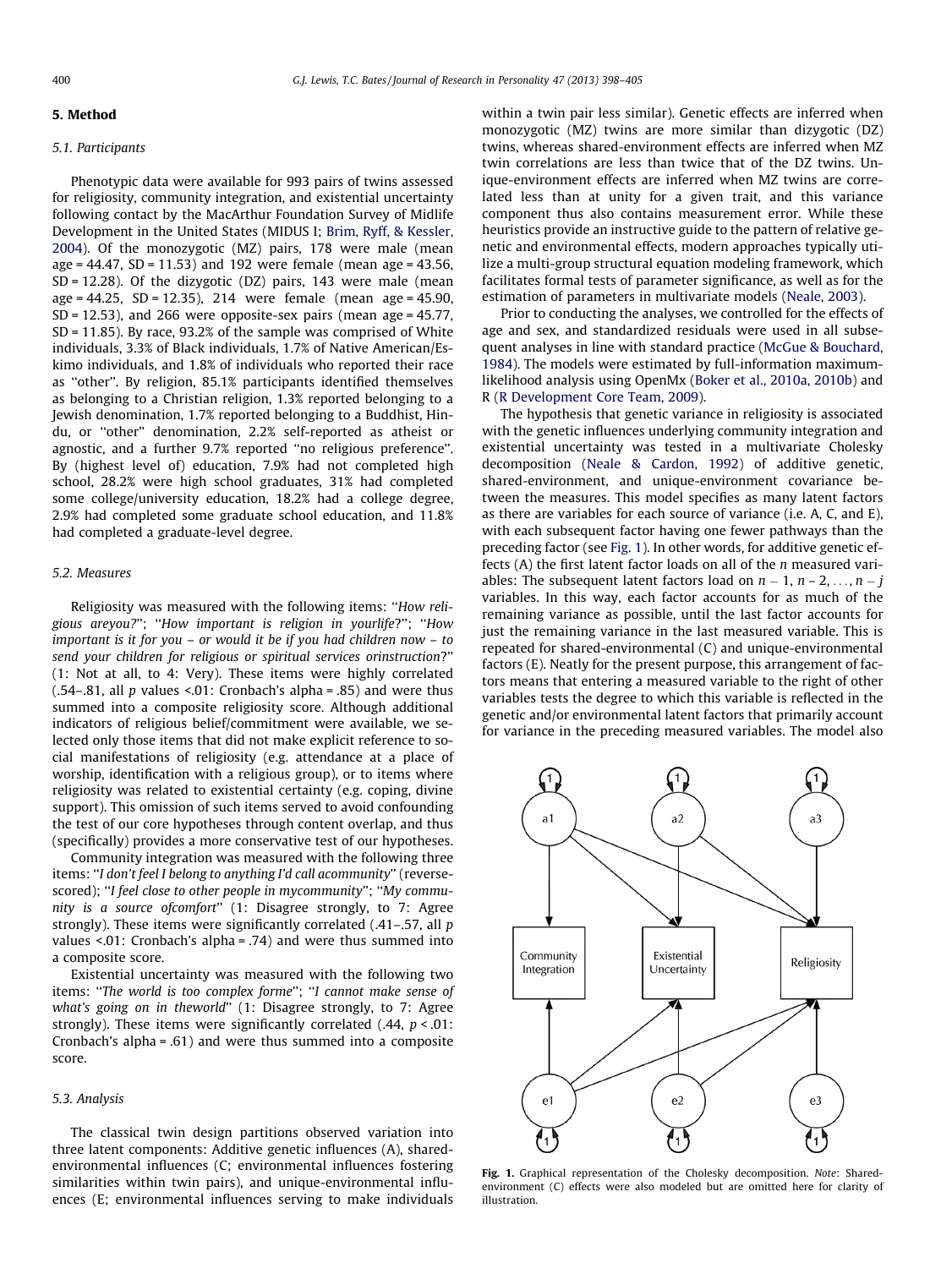reveals if genetic and/or environmental covariance between measures is present.

For current purposes, the critical test concerns whether heritable variance in religiosity is overlapping with genetic effects on community integration and existential uncertainty. If this is the case, then the specific genetic effects on religiosity (i.e. those genetic influences on religiosity that do not co-vary with either community integration and/or existential uncertainty) will be able to be removed from the model without significantly worsening fit.

## 6. Results

The phenotypic correlations between study variables are detailed in Table 1. These indicate that at the phenotypic level, individuals high on community integration are lower in existential uncertainty, and somewhat more likely to be religious. Furthermore, existential uncertainty and religiosity appear unrelated at this observational level. This null association between existential uncertainty and religiosity runs contrary to our predictions; however, it is noteworthy that the strength of the genetically informed approach adopted here is that is allows the decomposition of these summary behavioral measures into multiple, potentially distinct and complex components of influence. In other words, genetic and environmental correlations need not reflect phenotypic corre-lations [\(Purcell, 2008](#page-7-0)). Accordingly, we included existential uncertainty in our biometric analyses.

#### 6.1. Univariate analyses

We next examined the univariate heritability for each of our measures. MZ correlations were notably higher than for DZ pairs on all measures, implying the presence of genetic influences on variation in each measure (see [Table 2](#page-4-0)). Assumption testing in univariate and multivariate models suggested that neither scalar nor general sex-limitation effects were significant (male and female DZ pairs, and same and opposite-sex groups could be equated without significant loss of model fit for any of the variables), although it is worth briefly noting that the current sample possessed limited power to detect such effects and thus should be interpreted tentatively. Accordingly, males and females were pooled for subsequent analyses.

Both community integration and existential uncertainty were best explained by models containing additive genetic and unique-environment effects (shared-environment effects could be removed without significantly worsening model fit:  $\Delta \chi^2$  = 0, p = 1; and  $\Delta \chi^2$  = 0, p = 1, respectively): Additive genetic and unique-environment effects explained 31% and 69% of the variance in community integration, and 36% and 64% of the variance in existential uncertainty. For religiosity, additive genetic, shared-environment, and unique-environment effects were all significant, explaining 26%, 26%, and 48% of the variance, respectively. Full results of the univariate modeling are detailed in [Table 2](#page-4-0).

| Table 1 |  |                                                   |
|---------|--|---------------------------------------------------|
|         |  | Phenotypic correlations among the study measures. |

|                         | Community integration | Existential uncertainty |
|-------------------------|-----------------------|-------------------------|
| Existential uncertainty | $-.24$ <sup>*</sup>   |                         |
| Religiosity             | 27'                   | .01                     |
| $p < .01$ .             |                       |                         |

#### 6.2. Multivariate analyses

We next moved to a test of our core hypotheses. We built a multivariate model comprised of community integration, existential uncertainty, and religiosity (also see [Appendix A](#page-5-0)). In this model, the genetic effects specific to religiosity were estimated at just .10. This value is considerably reduced from the genetic path estimate of .51 for religiosity in the univariate model (i.e. the square root of the univariate heritability estimate for religiosity). This suggests, then, that community integration and existential uncertainty to this model share most of the genetic variation in our measure of religiosity. This is supported by the relatively high genetic correlations of community integration and existential uncertainty with religiosity in this model – .67 and .33, respectively – again indicating shared genetic influences from community integration and existential uncertainty to religiosity. The genetic correlation between community integration and existential uncertainty was  $-.46.$ 

To explicitly test whether the heritable element of religiosity could be understood entirely in terms of shared genetic links to community integration and existential uncertainty, we examined whether the specific genetic effect to religiosity could be removed from the model without significantly worsening fit. As predicted, removing this specific genetic effect for religiosity incurred no significant loss of fit ( $\Delta \chi^2(1)$  = 0.002, p = .96), indicating that genetic effects underlying community integration and existential uncertainty were sufficient to explain the heritable bases underpinning religiosity.

We then examined whether genetic effects underlying religiosity were shared solely by either community integration or existential uncertainty: Neither of these effects, however, could be removed without significant loss of fit. Removing the path from existential certainty (a2) to religiosity (and so forcing the model to explain heritable effects on religiosity solely through community integration), significantly worsened fit  $(\Delta \chi^2(1)$  = 6.09, p = .01), indicating significant common genetic effects between existential uncertainty and religiosity. Similarly, removing the path from community integration (a1) to religiosity, forcing the model to explain heritable effects on religiosity solely through existential uncertainty, also significantly worsened fit  $(\Delta \chi^2(1) = 4.33, p = .04)$ . These results indicated that both community integration and existential uncertainty were required to account for the genetic bases underpinning religiosity. Moreover, this modeling shows how significant genetic effects between existential uncertainty and religiosity, in spite of a nonsignificant behavioral association, could arise: Heritable effects raising both community integration and religiosity (a1) acted to decrease existential uncertainty; simultaneously, heritable effects on existential uncertainty acted to increase religiosity (a2). In sum, these countervailing effects serve to cancel each other out leading to a greatly reduced correlation at the phenotypic level. This observation can be understood with the following real-world example: Let's first posit a theoretical model of automobile performance using two latent factors; firstly, that the more cylinders a car has, (a) the more horsepower it can generate, (b) the worse its miles per gallon (mpg) will be, and (c) the more it will cost to buy; secondly, that streamlining (a) increases fuel efficiency, but also (b) increases the cost to buy. In this example, one should be able to see how mpg and cost will likely be unrelated, despite sharing an underlying common basis: this arises because greater streamlining both drives up cost and mpg, whereas greater number of cylinders drives up cost but drives down mpg. This finding is commented on in greater detail in Section [7](#page-4-0).

We next examined the significance of environmental influences in the model. All shared-environment paths except to religiosity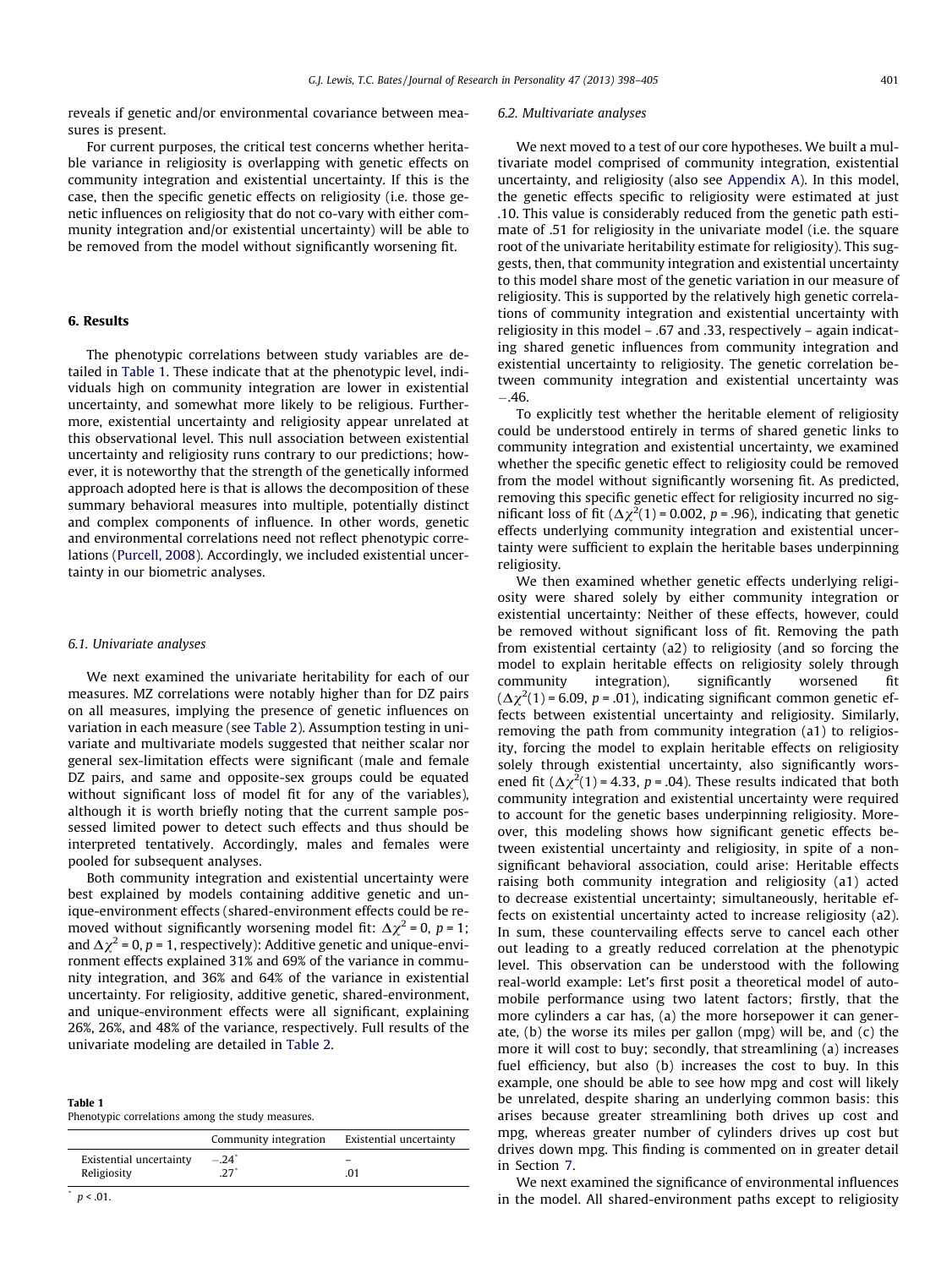<span id="page-4-0"></span>

|--|

Univariate modeling results, across zygosity twin pair correlations, and phenotypic correlations for community integration, existential uncertainty, and religiosity.

|                         |                     |                |                                 | MZm | MZf | <b>DZm</b> | <b>DZf</b> | <b>DZos</b> |
|-------------------------|---------------------|----------------|---------------------------------|-----|-----|------------|------------|-------------|
| Community integration   | $(.13-.41)$<br>.31( | $.00(.00-.13)$ | $.69(.61-.80)$                  | .26 | .46 | .14        | .22        | .12         |
| Existential uncertainty | $.36(.11-.46)$      | $.00(.00-.19)$ | $.64(.56-.74)$                  | .32 | .41 | .22        | $\cdot$ .  | .23         |
| Religiosity             | $.26(.05-.48)$      | $.26(.07-.43)$ | $(.41-.56)$<br>.48 <sub>0</sub> | .54 | .58 | .36        | .39        | .39         |

Note: A = additive genetic effects; C = shared-environment effects; E = unique-environment effects; 95% confidence intervals shown in brackets; MZm = MZ male pairs; MZf = MZ female pairs; DZm = DZ male pairs; DZf = DZ female pairs; DZos = DZ opposite sex pairs; CI = community integration; EU = existential uncertainty.

could be removed without significantly worsening model fit  $(\Delta \chi^2(5)$  = 2.03, p = .85); however, shared-environments effects to religiosity were significant ( $\Delta \chi^2(1)$  = 15.76, p < .001) and so were retained. Finally, we examined unique-environment effects. Removing those unique-environment effects that were common between the measures significantly worsened fit ( $\Delta\chi^2(3)$  = 17.67,  $p < .001$ ); however, this effect was exclusively driven by the unique-environment effects common to community integration and existential uncertainty ( $\Delta \chi^2(1)$  = 17.08, p < .001) and so only this path was retained. The final model is detailed in Fig. 2.

#### 7. Discussion

The first finding of the present study was to confirm a moderate heritability for religiosity: genetic factors accounted for 26% of the variance. This is comparable, though somewhat smaller than values reported previously, which ranged from 30% to 45% (Bouchard, 2004). Additionally, religiosity possessed a significant shared-environment influence (perhaps reflecting parental culture or other family-level effects), a finding that also confirms prior work (Bouchard, 2004). Existential uncertainty and community integration also contained moderate genetic influences, with approximately a third of the variance in each case accounted for by heritable factors. Most importantly, and in line with our hypotheses, the genetic effects on religiosity were overlapping with the genetic effects on community integration and existential uncertainty.

Community integration showed a strong relationship with religiosity, with a genetic correlation of .67 (indicating that, of the total genetic influence on these traits, almost 45% of this influence (i.e., .67<sup>2</sup>) is shared by both traits). By contrast, existential uncertainty and religiosity showed a more moderate genetic correlation of .33. This indicates that, at least for the measure of religious belief used in the current study, social needs appear to be the predominant correlate, supporting the theorizing of Graham and Haidt [\(2010\).](#page-6-0)

These findings demonstrate that religiosity is a biologically complex construct, with distinct heritable components, which in turn suggests that attempts to locate specific genetic variants – which has become possible and popular in recent years among social psychologists (Ebstein, Salomon, Chew, Zhong, & Knafo, 2010) – will need to account for this heterogeneity at the genic level. Specifically, gene association studies seeking to delineate the molecular bases of religiosity would be wise to include in their analyses measures reflecting these underlying foundations of religiosity; namely, community integration and existential uncertainty. This approach will, however, need to hold in mind the likely modest effect size for any given gene variant and the highly polygenic architecture of a complex trait such as religiosity (e.g. [Munafò & Flint,](#page-7-0) [2011\)](#page-7-0).

Interestingly, and deserving of further comment, was the significant genetic overlap between existential uncertainty and religiosity which sat in contrast to a null phenotypic correlation for these variables. Our modeling allows us to understand how



Fig. 2. Final model of additive genetic, shared-, and unique-environment effects on community integration, existential uncertainty, and religiosity. Note: Circles represent latent additive genetic, shared-, and unique-environment variables. Path values are standardized path coefficients (squaring the path loading indicates the proportion of variance accounted for in the measured variable by the latent factor).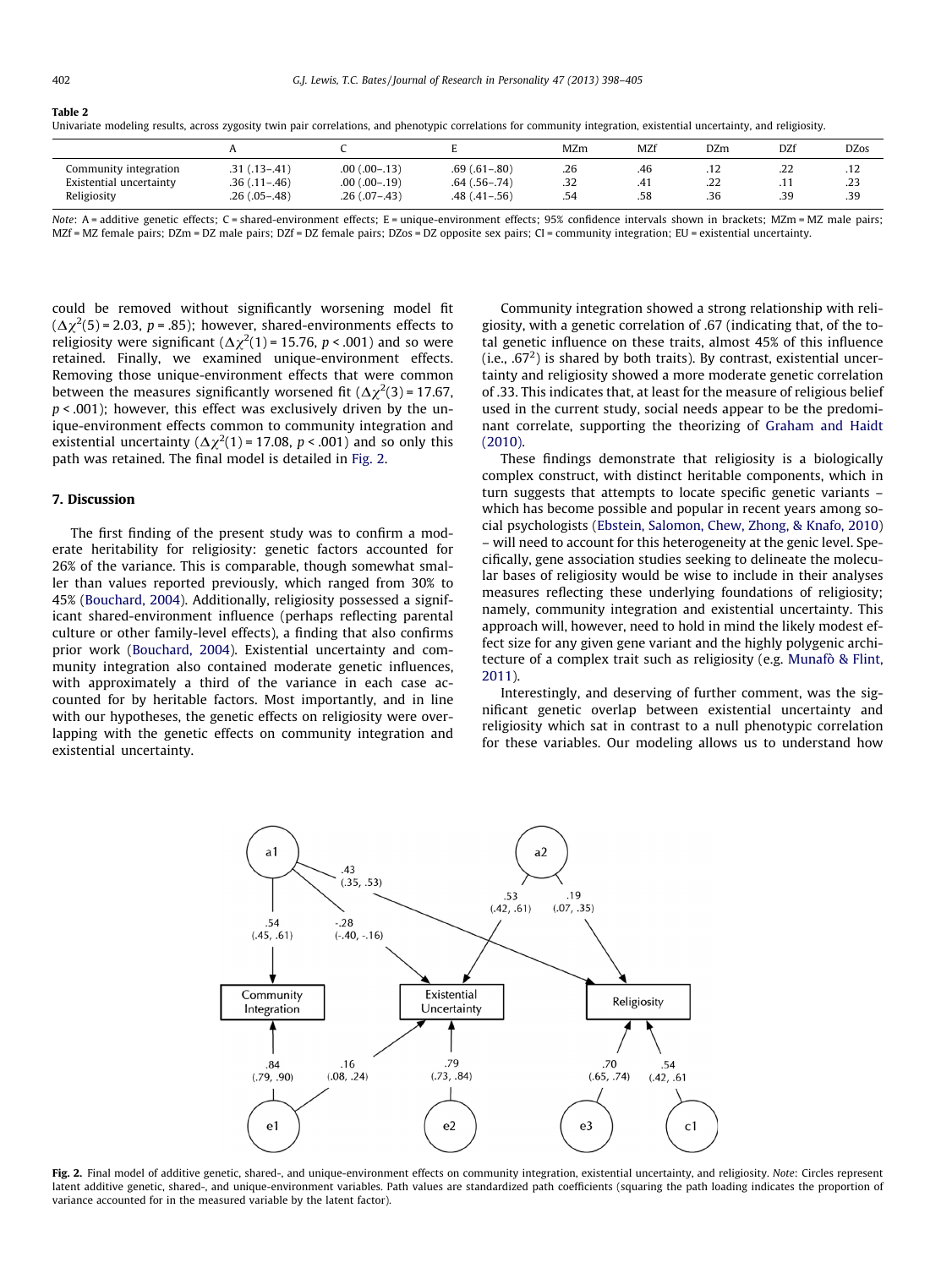<span id="page-5-0"></span>this arises: The two sources of genetic influence on religiosity had distinct relationships to existential uncertainty: Factor a1 loaded negatively on existential uncertainty but positively on religiosity. Factor a2 loaded positively on both. This observation specifically sheds light on why existential uncertainty and religiosity are correlated weakly  $(r=.01)$ : On average, these two roughly equal genetic influences cancel out leading to a greatly reduced correlation at the phenotypic level. These findings can also be understood from the perspective of regression modeling: For instance, at the behavioral, or phenotypic, level it is not uncommon to find that a given predictor variable is not significantly associated with a given outcome variable, although to find the beta coefficient between the first predictor and the outcome variable to be significantly different from zero after controlling for the effect of a second predictor. The classical twin design, as employed in the current study, allows us to examine these patterns of effects at the level of variance components (i.e. A, C, and E) rather than solely at the phenotypic level: but the principle remains fundamentally the same as is the case in the standard regression framework. As such, here we find that the genetic effects primarily accounting for variation in existential uncertainty (Factor a2) are significantly and positively (albeit modestly) associated with religiosity when controlling for the heritable effects underlying community integration. These finding, then, suggest that psychological theories of religion must expect, and account for, multiple, possibly countervailing causes at the biological level.

Additionally, in the full Cholesky model (see Appendix A) we observed additional countervailing effects such that in addition to genetic effects acting positively on both existential uncertainty and religiosity, we also observed shared-environment effects on these two variables that acted positively on religiosity but acted to decrease existential uncertainty: Thus environmental influences may also serve to decrease phenotypic associations. This observation again reiterates the likely complexities that underlie higher-order psychological traits and illustrates the value of the twin design in elucidating the nature of such effects.

Speculatively, the current findings are consistent with a position positing that religion per-sé may not be the sole organization or system able to fill the niche created by human needs for community and existential meaning. The succession, displacement, and evolution of religions can be viewed in this light as the shaping of religious systems by their adherents to maximize the extent to which their needs are met. It might be predicted, then, that under certain conditions, even a secular apparatus, should it be able to meet the community and existential needs of people, may be attributed the same importance in people's lives as religion often occupies (e.g. [Kay, Shepherd](#page-6-0)  [et al., 2010](#page-6-0)). [Graham and Haidt \(2010\)](#page-6-0), however, suggest this "exchangeable goods" notion of religion may fail to acknowledge the tight fit between religious belief and human psychology: ''religious practices and rituals co-evolved with religiously inclined minds, so that they now fit together extremelywell ... because of our biological and cultural-evolutionary history, it's hard to come up with anything that ''fits'' or satisfies as many people as doesreligion'' (p. 147). The extent to which religion is a wholly exchangeable good thus remains an open question.

The principle limitation of the present study is its use of a single measure of religious belief focused on religiosity. Religious belief is a multidimensional construct ([Hill & Hood, 1999; Ken](#page-6-0)[dler et al., 2003](#page-6-0) ). As such, while the strength and importance of religious belief is a major component of religiosity, other aspects of religious life may not similarly be accounted for by community and existential factors. Religious fundamentalism ([Altemeyer & Hunsberger, 2005](#page-6-0)) and spirituality (Zinnbauer & [Pargament, 2005](#page-7-0)), for instance, show significant (opposite) asso-ciations with openness to experience ([Saroglou, 2010](#page-7-0)), with openness in turn not obviously reflecting community interests or existential concerns (McCrae & John, 1992). A full account of religious faith, then, will no doubt be more complex than that presented here, likely including additional factors such as openness to experience.

Secondly, our measures of community integration and existential uncertainty were necessarily brief with subsequent restrictions in construct range and reliability. Accordingly, future work is recommended to further delineate the precise nature of the genetic relations between these non-theological traits and religiosity with broader and more powerful measures. However, it is worth highlighting that the relatively short scales used here were nevertheless able to be modeled as wholly overlapping with the genetic component of religiosity.

Thirdly, while we report results here that indicate community integration and existential uncertainty wholly mediated the genetic influences on religiosity, this is not to say that alternative accounts are not plausible. For example, an unmeasured variable highly linked to community integration may be the ultimate cause of this phenotypic and genetic association with religiosity. One question this possibility raises is whether these additional variables would explain additional heritable variation in religiosity, or show overlaps with the genetic effects common with community integration and existential uncertainty. Future work is recommended to further delineate the genetic covariates of religiosity.

Fourthly, the current study design does not permit causal inferences to be made from what is, in essence, correlational data. While the current findings are consistent with a model of religiosity emerging from more basic social and existential needs, it will be of some value to determine whether this direction of causality is correctly positioned. Longitudinal study designs that measure such social and existential sentiment before religious views have emerged, such as in childhood, may shed light on this issue.

Finally, it is possible that participants responded to the items concerning community integration with their religious community in mind. If so, this would potentially have the effect of generating a degree of content overlap between our measures of religiosity and community integration (in spite of our efforts to avoid such a scenario). With this in mind, future research could explicitly distinguish the religious and secular components of community orientation.

In summary, our results indicate that the genetic influences from both community integration and existential uncertainty are shared with the genetic effects underlying a measure of religiosity reflecting the strength and importance of religion in one's life. Additional familial influences were observed for religiosity, in line with previous work. These findings are supportive of theories regarding the role of religion as a system for meeting basic social and existential needs, and for the additional role of cultural transmission in shaping the strength of religious beliefs. Future work should seek to examine whether the current findings generalize to additional aspects of religious belief, such as religious fundamentalism and spirituality, as well as to establish the causal directions of these associations.

## Appendix A.

The full (unreduced) Cholesky decomposition model with standardized parameter estimates.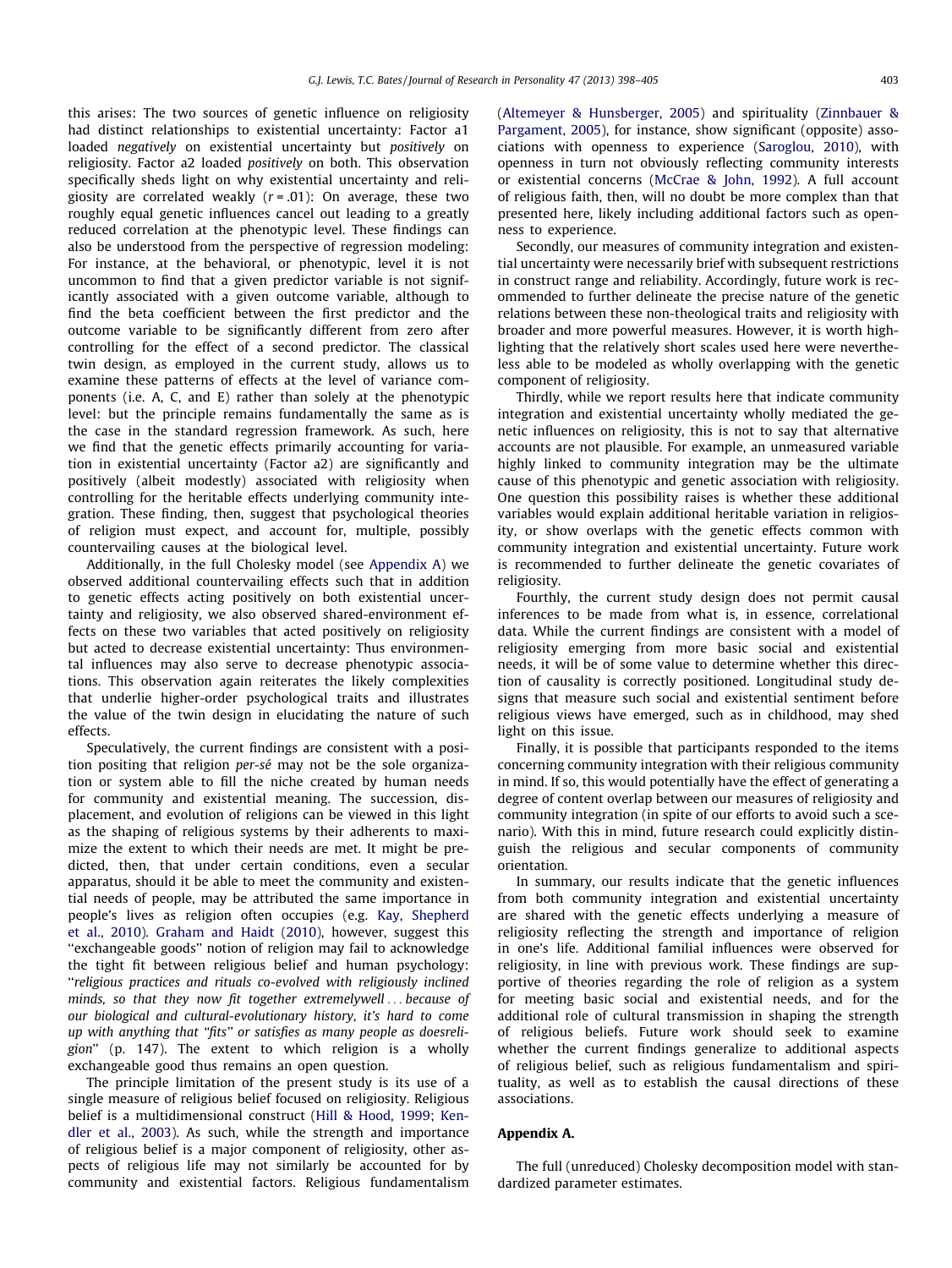<span id="page-6-0"></span>

Note: Shared-environment effects C2 and C3 were estimated at zero and so are omitted here for clarity of illustration.

## References

- [Altemeyer, B., & Hunsberger, B. \(2005\). Fundamentalism and authoritarianism. In R.](http://refhub.elsevier.com/S0092-6566(13)00050-0/h0005) F. Paloutzian & C. L. Park (Eds.), [Handbook of the psychology of religion and](http://refhub.elsevier.com/S0092-6566(13)00050-0/h0005)  spirituality (pp. 378-393). New York: Guilford.
- [Batson, C. D., Schoenrade, P., & Ventis, L. W. \(1993\).](http://refhub.elsevier.com/S0092-6566(13)00050-0/h0230) Religion and the individual: A social-psychological perspective. Oxford University Press.
- [Birgegard, A., & Granqvist, P. \(2004\). The correspondence between attachment to](http://refhub.elsevier.com/S0092-6566(13)00050-0/h0010)  [parents and God: Three experiments using subliminal separation cues.](http://refhub.elsevier.com/S0092-6566(13)00050-0/h0010) Personality and Social Psychology Bulletin, 30, 1122-1135.
- Boker, S., Neale, M., Maes, H., Wilde, M., Spiegel, M., Brick, T., et al. (2010a). OpenMx: An open source extended structural equation modeling framework. Psychometrika, 76 , 306–317. http://dx.doi.org/[10.1007/s11336-010-9200-6.](http://dx.doi.org/10.1007/s11336-010-9200-6)
- Boker, S., Neale, M., Maes, H., Wilde, M., Spiegel, M., Brick, T., et al. (2010b). OpenMx: Multipurpose software for statistical modeling (version R package version 0.3.1- 1246). <[http://openmx.psyc.virginia.edu>](http://openmx.psyc.virginia.edu).
- [Bouchard, T. J. Jr., \(2004\). Genetic influence on human psychological traits: A](http://refhub.elsevier.com/S0092-6566(13)00050-0/h0020) survey. Current Directions in Psychological Science, 13, 148-151.
- [Bouchard, T. J., Jr., McGue, M., Lykken, D., & Tellegen, A. \(1999\). Intrinsic and](http://refhub.elsevier.com/S0092-6566(13)00050-0/h0025)  [extrinsic religiousness: Genetic and environmental influences and personality](http://refhub.elsevier.com/S0092-6566(13)00050-0/h0025)  correlates. [Twin Research, 2](http://refhub.elsevier.com/S0092-6566(13)00050-0/h0025), 88–98.
- [Bradshaw, M., & Ellison, C. G. \(2008\). Do genetic factors influence religious life?](http://refhub.elsevier.com/S0092-6566(13)00050-0/h0030)  [Findings from a behavior genetic analysis of twin siblings.](http://refhub.elsevier.com/S0092-6566(13)00050-0/h0030) Journal for the Scientific Study of Religion, 47, 529-544.
- [Brim, O. G., Ryff, C. D., & Kessler, R. C. \(2004\).](http://refhub.elsevier.com/S0092-6566(13)00050-0/h0035) How healthy are we?: A 25 national study of well-being at midlife. Chicago: University of Chicago Press.
- [Bulbulia, J. \(2004\). The cognitive and evolutionary psychology of religion.](http://refhub.elsevier.com/S0092-6566(13)00050-0/h0040) Biology and Philosophy, 19, 655-686.
- [Cavendish, J. C., Welch, M. R., & Leege, D. C. \(1998\). Social network theory and](http://refhub.elsevier.com/S0092-6566(13)00050-0/h0045)  [predictors of religiosity for Black and White Catholics: Evidence of a ''Black](http://refhub.elsevier.com/S0092-6566(13)00050-0/h0045)  sacred cosmos". Journal for the Scientific Study of Religion, 37, 397-410.
- Dennett, D. C. (2006). Breaking the spell: Religion as a natural phenomenon. London, [England: Penguin Books .](http://refhub.elsevier.com/S0092-6566(13)00050-0/h0050)
- [D'Onofrio, B. M., Eaves, L. J., Murrelle, L., Maes, H. H., & Spilka, B. \(1999\).](http://refhub.elsevier.com/S0092-6566(13)00050-0/h0055) [Understanding biological and social influences on religious affiliation,](http://refhub.elsevier.com/S0092-6566(13)00050-0/h0055) [attitudes, and behaviors: A behavior genetic perspective.](http://refhub.elsevier.com/S0092-6566(13)00050-0/h0055) Journal of Personality, 67, 953-984.
- [Dudley, R. L., & Dudley, M. G. \(1986\). Transmission of religious values from parents](http://refhub.elsevier.com/S0092-6566(13)00050-0/h0060)  to adolescents. Review of Religious Research, 28, 3-15.
- Durkheim, E. (1915). The elementary forms of the religious life. New York: Free Press.
- [Ebstein, R. P., Salomon, I., Chew, S. H., Zhong, S., & Knafo, A. \(2010\). Genetics of](http://refhub.elsevier.com/S0092-6566(13)00050-0/h0065)  [human social behavior.](http://refhub.elsevier.com/S0092-6566(13)00050-0/h0065) Neuron, 65, 831-844.
- [Eid, M., Riemann, R., Angleitner, A., & Borkenau, P. \(2003\). Sociability and positive](http://refhub.elsevier.com/S0092-6566(13)00050-0/h0070)  [emotionality: Genetic and environmental contributions to the covariation](http://refhub.elsevier.com/S0092-6566(13)00050-0/h0070)  [between different facets of extraversion.](http://refhub.elsevier.com/S0092-6566(13)00050-0/h0070) Journal of Personality, 71, 319-346.
- [Gebauer, J. E., & Maio, G. R. \(2012\). The need to belong can motivate belief in God.](http://refhub.elsevier.com/S0092-6566(13)00050-0/h0075) Journal of Personality, 80, 465-501.
- [Graham, J., & Haidt, J. \(2010\). Beyond beliefs: Religions bind individuals into moral](http://refhub.elsevier.com/S0092-6566(13)00050-0/h0080)  communities. [Personality and Social Psychology Review, 14](http://refhub.elsevier.com/S0092-6566(13)00050-0/h0080) , 140–150.
- [Greenberg, J., Pyszczynski, T., & Solomon, S. \(1986\). The causes and consequences of](http://refhub.elsevier.com/S0092-6566(13)00050-0/h0085)  [a need for self-esteem: A terror management theory. In R. F. Baumeister \(Ed.\),](http://refhub.elsevier.com/S0092-6566(13)00050-0/h0085) Public self and private self (pp. 189-212). New York: Springer-Verlag.
- Hartman, W. J. (1976). [Membership trends: A study of decline and growth in the United](http://refhub.elsevier.com/S0092-6566(13)00050-0/h0240)  Methodist Church 1949–1975[. Nashville: Discipleship Resources](http://refhub.elsevier.com/S0092-6566(13)00050-0/h0240) .
- [Hill, P. C., & Hood, R. W. \(1999\).](http://refhub.elsevier.com/S0092-6566(13)00050-0/h0090) Measures of religiosity. Birmingham, Alabama: [Religious Education Press](http://refhub.elsevier.com/S0092-6566(13)00050-0/h0090) .
- [Inzlicht, M., McGregor, I., Hirsh, J. B., & Nash, K. \(2009\). Neural markers of religious](http://refhub.elsevier.com/S0092-6566(13)00050-0/h0095)  conviction. Psychological Science, 20, 385-392.
- [Jonas, E., & Fischer, P. \(2006\). Terror management and religion: Evidence that](http://refhub.elsevier.com/S0092-6566(13)00050-0/h0105)  [intrinsic religiousness mitigates worldview defense following mortality](http://refhub.elsevier.com/S0092-6566(13)00050-0/h0105)  salience. Journal of Personality and Social Psychology, 91, 553-567.
- [Kay, A. C., Shepherd, S., Blatz, C. W., Chua, S. N., & Galinsky, A. D. \(2010\). For God \(or\)](http://refhub.elsevier.com/S0092-6566(13)00050-0/h0115) [country: The hydraulic relation between government instability and belief in](http://refhub.elsevier.com/S0092-6566(13)00050-0/h0115)  religious sources of control. [Journal of Personality and Social Psychology, 99](http://refhub.elsevier.com/S0092-6566(13)00050-0/h0115), [725–739](http://refhub.elsevier.com/S0092-6566(13)00050-0/h0115).
- [Kendler, K. S., Liu, X., Gardner, C. O., McCullough, M. E., Larson, D., & Prescott,](http://refhub.elsevier.com/S0092-6566(13)00050-0/h0120) [C. A. \(2003\). Dimensions of religiosity and their relationship to lifetime](http://refhub.elsevier.com/S0092-6566(13)00050-0/h0120)  [psychiatric and substance use disorders.](http://refhub.elsevier.com/S0092-6566(13)00050-0/h0120) Archives of General Psychiatry, 160,  $496 - 503$
- [Koenig, L. B., McGue, M., Krueger, R. F., & Bouchard, T. J. Jr., \(2005\). Genetic and](http://refhub.elsevier.com/S0092-6566(13)00050-0/h0245)  [environmental influences on religiousness: Findings for retrospective and](http://refhub.elsevier.com/S0092-6566(13)00050-0/h0245)  [current religiousness ratings.](http://refhub.elsevier.com/S0092-6566(13)00050-0/h0245) Journal of Personality, 73, 471-488.
- [Lewis, G. J., Ritchie, S. J., & Bates, T. C. \(2011\). The relationship between intelligence](http://refhub.elsevier.com/S0092-6566(13)00050-0/h0125)  [and multiple domains of religious belief: Evidence from a large adult US sample.](http://refhub.elsevier.com/S0092-6566(13)00050-0/h0125) [Intelligence, 39](http://refhub.elsevier.com/S0092-6566(13)00050-0/h0125) , 468–472.
- [Mackintosh, M. A., Gatz, M., Wetherell, J. L., & Pedersen, N. L. \(2006\). A twin study of](http://refhub.elsevier.com/S0092-6566(13)00050-0/h0130)  [lifetime Generalized Anxiety Disorder \(GAD\) in older adults: Genetic and](http://refhub.elsevier.com/S0092-6566(13)00050-0/h0130)  [environmental influences shared by neuroticism and GAD.](http://refhub.elsevier.com/S0092-6566(13)00050-0/h0130) Twin Research and [Human Genetics, 9](http://refhub.elsevier.com/S0092-6566(13)00050-0/h0130), 30–37.
- [Martin, N. G., Eaves, L. J., Heath, A. C., Jardine, R., Feingold, L. M., & Eysenck, H. J.](http://refhub.elsevier.com/S0092-6566(13)00050-0/h0135) [\(1986\). Transmission of social attitudes.](http://refhub.elsevier.com/S0092-6566(13)00050-0/h0135) Proceedings of the National Academy of Sciences of the United States of America, 83, 4364-4368.
- [McCrae, R. R., & John, O. P. \(1992\). An introduction to the five-factor model and its](http://refhub.elsevier.com/S0092-6566(13)00050-0/h0140)  applications. Journal of Personality, 60, 175-215.
- [McGue, M., & Bouchard, T. J. \(1984\). Adjustment of twin data for the effects of age](http://refhub.elsevier.com/S0092-6566(13)00050-0/h0145)  and sex. [Behavior Genetics, 14](http://refhub.elsevier.com/S0092-6566(13)00050-0/h0145) , 325–343.